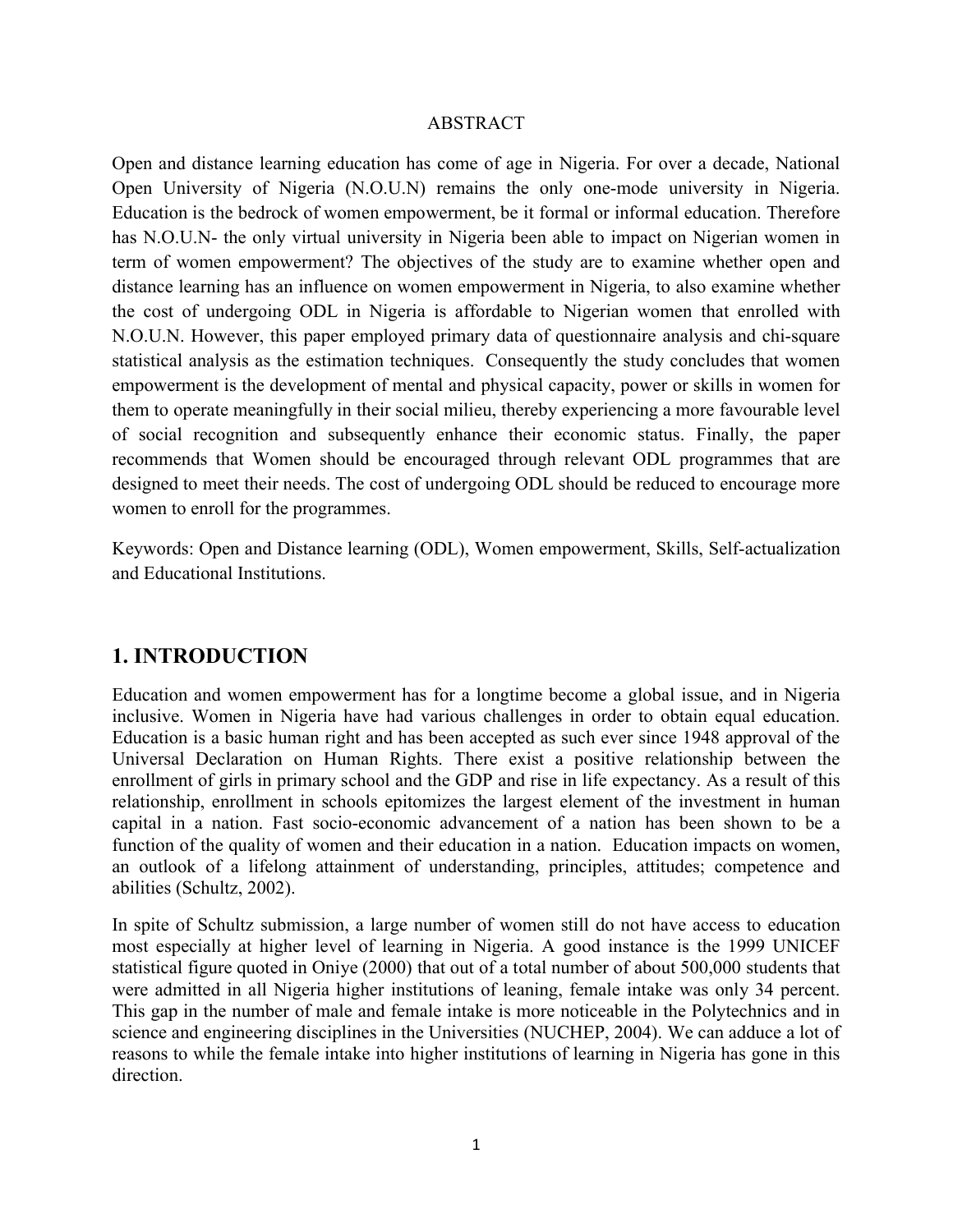Allowing women to have access to good and qualitative education in Nigeria, would amount to empowering them. This, in a way; would lead to qualitative benefits such as fight against increased maternal and infant mortalities through enhanced nutrition; improved child nurturing skills; healthcare and prevention against killer diseases, economic power to enable them play their part effectively in family development, and a lot more. Oniye (2000) submits that, women empowerment can only be accomplished through the setting up of an acceptable and serviceable education to the women folk. However, Esere (2001) advocates for an educational system which will bring about self-realization and all that are required for the nation's complete advancement like mass literacy, economic empowerment [especially in women] etc. From these assertions, we can infer that access to education by women in Nigeria would emancipate and empower them.

However, ODL is seeing to be complementing the conventional system of education in the area of empowerment and capacity building. Hence, the objectives of this study are to investigate the impact Open and Distance Learning on women empowerment that is Self-actualization/Potential of women. This paper is sectionalized thus: section 2 is the literature review and theoretical frame work after introduction, while methodology is in section 3. However, data presentation and analysis is in section 4 and section 5 is dedicated to the recommendation while section six is the conclusion.

## **2. LITERATURE REVIEW AND THEORETICAL FRAMEWORK**

The terms open and distance learning represent approaches that focus on opening access to education and training provision, freeing learners from the constraints of time and place and offering flexible learning opportunities to individuals and groups of learner. Peratton, Robinson & Creed (2001) defined distance education as 'an educational process in which a significant proportion of the teaching is conducted by someone far removed in space and/or time from the learners. Open Learning, in turn, is 'an organized educational activity, based on the use of teaching materials. Constraints on study are minimized in terms of access, entry, or time and place, pace, method of study, or any combination of these. Thus, the concept of open and distance learning suggest an educational approach designed to reach learners in their homes/offices/shops etc, provide learning resources for them to qualify without attending formal classes in person. It also create opportunities for lifelong learning, no matter where or when they want to study. Hulsmann (1997) had approached the definition of the concept of open and distance learning from the characteristic point of view. He identified four crucial features of distance education as follows: The separation of the teacher and the learner in time or place, or in both time and place, Influence of an educational institution: necessity for institutional accreditation of programmes and courses. The use of technical media: involving mixed media courseware such as print, radio and television broadcasts, video and audiocassettes, computer band learning and telecommunications, The provision of two-way communication: allowing for interaction between learners and tutors either synchronously or asynchronously, as opposed to the passive receipt of broadcast signals.

The ODL trainers' toolkit published jointly by the Commonwealth of Learning and the Asian Development Bank (2000) identified two additional features of distance education as: Possibility of face-to-face meetings for tutorials, learner-learner interaction (self-help study groups), library study, laboratory and practice sessions, Use of industrialized processes; that is, in large scale open and distance learning operations, labour is divided and tasks are assigned to various staff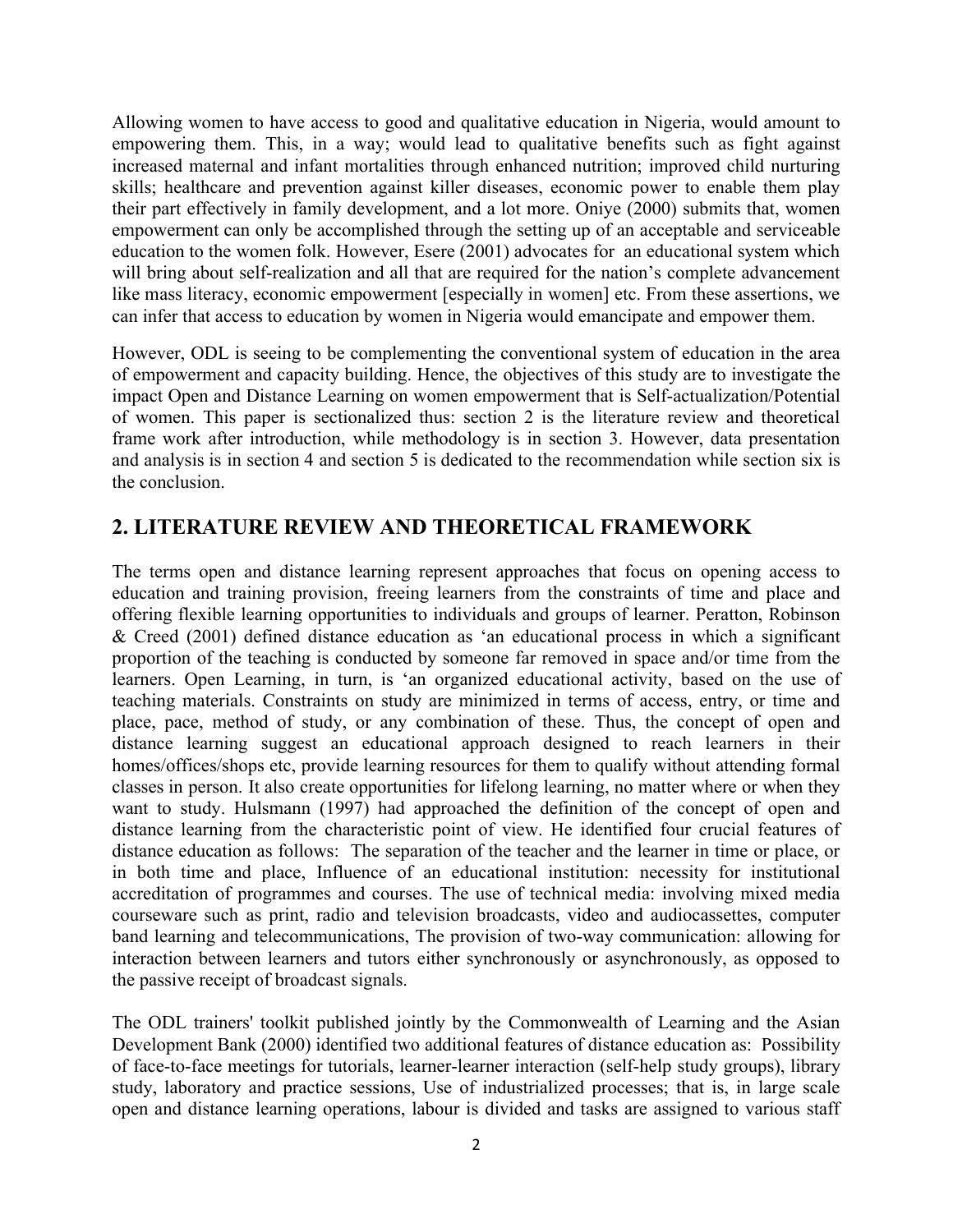working together in course development teams. However, Obanya (1999) reported that there exists a great insufficiency of opportunities in access to quality education in Nigeria today with low quality education and its frequently observed irrelevance. Moreover, this calls for a radical change in the approach to the educative process in Nigeria. UNESCO (2002) had stated that "in efforts to meet the new and changing demands for education and training, open and distance learning may be seen as an approach that is at least complementary and under certain circumstances, an appropriate substitute for the face-to-face methods that still dominates most educational systems". The distance education alternative with all its palpable advantages of access and flexibility seems to be the solution to the problem.

More so, the open and distance learning scheme holds a number of potentials for various stakeholders in the education and development process. To the learner, ODL means more freedom of access and thereby, a wider range of opportunities for learning and qualification. It is often a cheaper means of attending school for the student since some people may not be able to leave their places of work to go to school full time. For employers, ODL offer the possibility of organizing in-service training for their staff without necessarily releasing them for long periods of productive time. With sufficient number of employees being trained, ODL is often the most cost-effective means. For the government and educational policy makers, the system is a panacea to the perennial problem of provision of equitable and accessible education at an affordable and cost effective way. According to Calvert (1986), he said that distance education helps extend the market for education to clientele who have not been previously served. The problem of unsatisfied demand for education versus actual supply of educational services contributed to the acceptance, growth, and implementation of distance education programmes in Nigeria as a means to bridge the gap between demand and supply.

On the other hand, the contemporary feminist theoretical framework can be classified into three different approaches, namely liberal, socialist and radical. These approaches are closely associated with the perspectives of existing social theories. Liberal feminism has to do with functionalism; human capital and modernisation theories; socialist feminism with conflict and Marxist theories and radical feminism with liberation theory. In terms of their orientation, liberal feminism has economic force, radical feminism has ideological force, and socialist feminism is the interconnection between ideological and economic force (Stromquist 1990a:146).

# **3. METHODOLOGY**

The data used in this research study was basically primary data of questionnaire analysis that were distributed to the Students of National Open University of Nigeria, Lagos Study Centre. However, the study population comprises 120 Students of National Open University of Nigeria and it is made up of only the female Students of the Lagos Study Centre. More so, the population also has different material status from single to married. However, chi-squared analysis is adopted in this study, and chi-square referred to as chi-square test or  $\chi^2$  test, is any [statistical](http://en.wikipedia.org/wiki/Statistical) [hypothesis test](http://en.wikipedia.org/wiki/Hypothesis_test) in which the [sampling distribution](http://en.wikipedia.org/wiki/Sampling_distribution) of the test statistic is a [chi-squared distribution](http://en.wikipedia.org/wiki/Chi-squared_distribution) when the [null hypothesis](http://en.wikipedia.org/wiki/Null_hypothesis) is true, or any in which this is asymptotically true, meaning that the sampling distribution (if the null hypothesis is true) can be made to approximate a chi-squared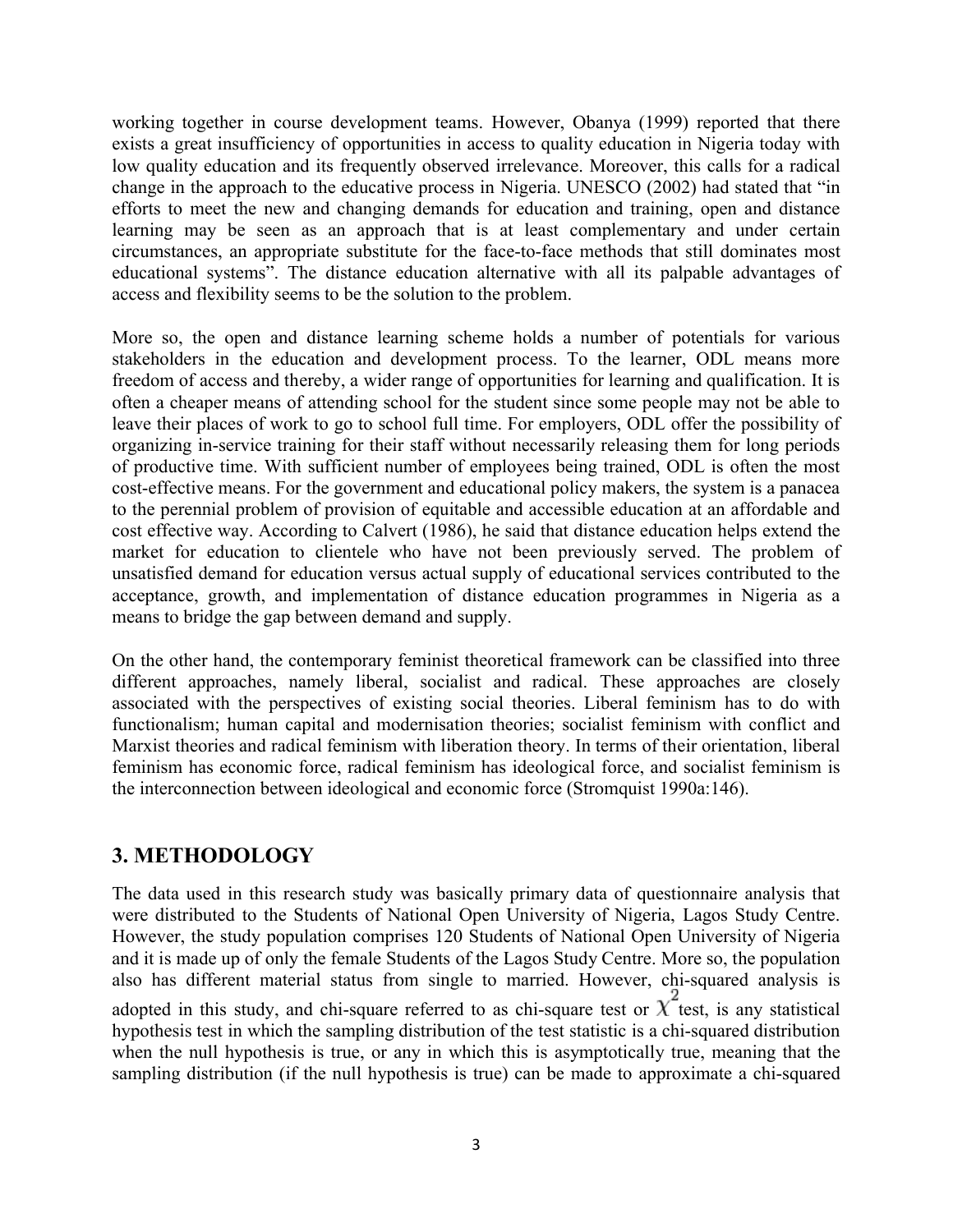distribution as closely as desired by making the sample size large enough. Mathematically Chi-Square analysis;

$$
x^2 = \frac{\sum (O - E)^2}{E}
$$

Where

 $O = Observed$ 

 $E =$ Expected

# **3.1. Research Hypotheses**

## **Hypothesis One**

**Null Hypothesis (Ho):** Open and Distance Learning has no significant effect on Women empowerment in Nigeria.

**Alternative Hypothesis (H1):** Open and Distance Learning has a significant effect on Women empowerment in Nigeria.

## **Hypothesis Two**

**Null Hypothesis (Ho):** The cost of undergoing ODL in Nigeria is not affordable for Nigerian women that enrolled with N.O.U.N.

**Alternative Hypothesis (H1):** The cost of undergoing ODL in Nigeria is affordable for Nigerian women that enrolled with N.O.U.N.

# **3.2. Data Presentation and Analysis of Questionnaire**

| <b>Responses</b> | Frequency | <b>Cumulative Frequency</b> | Percentage |
|------------------|-----------|-----------------------------|------------|
| Single           | 28        | 28.0                        | 23.33      |
| <b>Married</b>   | 92        | 120.0                       | 76.67      |
|                  | 120       |                             | 100.0      |

| Table 1<br><b>Marital Status: Question 1</b> |  |
|----------------------------------------------|--|
|----------------------------------------------|--|

### **Source: Authors' Research Survey 2013**

From the result the result above, 28 out of 120 respondents are single and this gives 28% of the whole respondents and 92 out of 120 respondents are married and this represent 92% of the total respondents. By inference from the analysis above that there are more married respondents in the research study.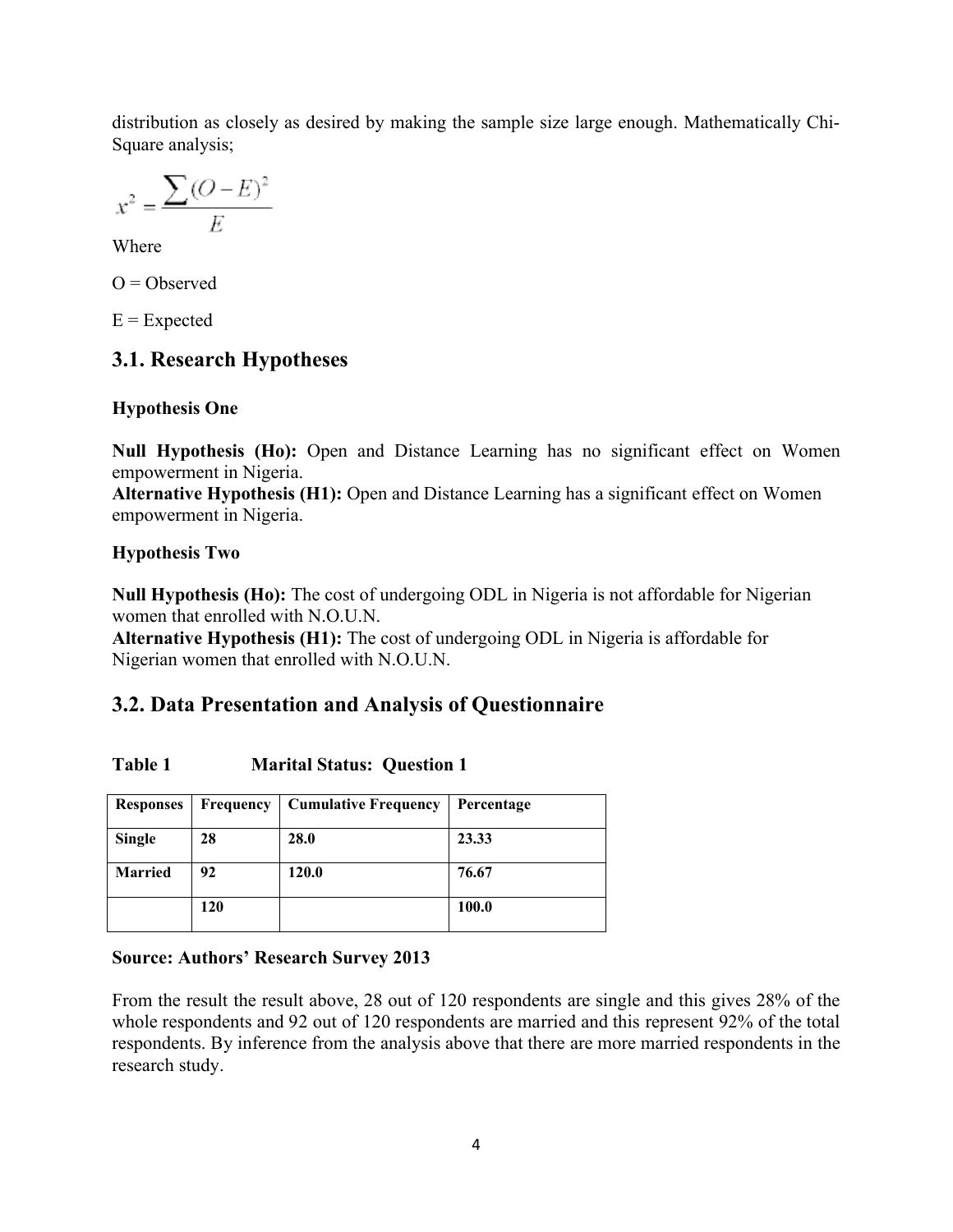| <b>RESPONSES</b>    | <b>FREQUENCY</b> | <b>Cumulative</b><br>Frequency | Percentage |
|---------------------|------------------|--------------------------------|------------|
| Below 16-25 years   | 38               | <b>38.0</b>                    | 31.67      |
| Between 26-35 years | 44               | 82.0                           | 36.67      |
| Between 36-45 years | 18               | 100.0                          | 15.00      |
| Between 46-55       | 12               | 112.0                          | 10.00      |
| 56 Years and above  | 8                | 120.0                          | 6.66       |
| TOTAL               | 120              |                                | 100.0      |

#### **TABLE 2 Question 2: AGE DISTRIBUTION**

**Source: Authors' Research Survey 2013**

The Table 2 above revealed that 38 respondents are between 16-25 years of age and this represents 38% of the total respondents while 44 respondents are between 26-35 years of age and this gives 36.67% of the total respondents. However, 18 respondents are between 36-45 years of age and this gives 15% of the whole respondents while 12 respondents are between the age of 46-55 years of age and this constitutes 10% of the total respondents. More so, 8 respondents are between 56 years and above and this gives 6.66% of the whole respondents. Therefore, from the above analysis, there is likelihood to deduce that respondents between 26-35 years of age are more in the research study.

### **TABLE 3 Questions 3: EMPLOYMENT STATUS**

| <b>Responses</b> | <b>Frequency</b> | <b>Cumulative</b><br>Frequency | Percentage |
|------------------|------------------|--------------------------------|------------|
| <b>Employed</b>  | 88               | 28.0                           | 73.33      |
| Unemployed       | 32               | 120.0                          | 26.67      |
|                  | 120              |                                | 100.0      |

#### **Source: Authors' Research Survey 2013**

The Table 3 above shows that 88 respondents are married and this represent 73.33% of the total respondents while 32 respondents are unemployed and this gives 26.67% of the whole respondents. Therefore, the research conclude that there more employed students in the study.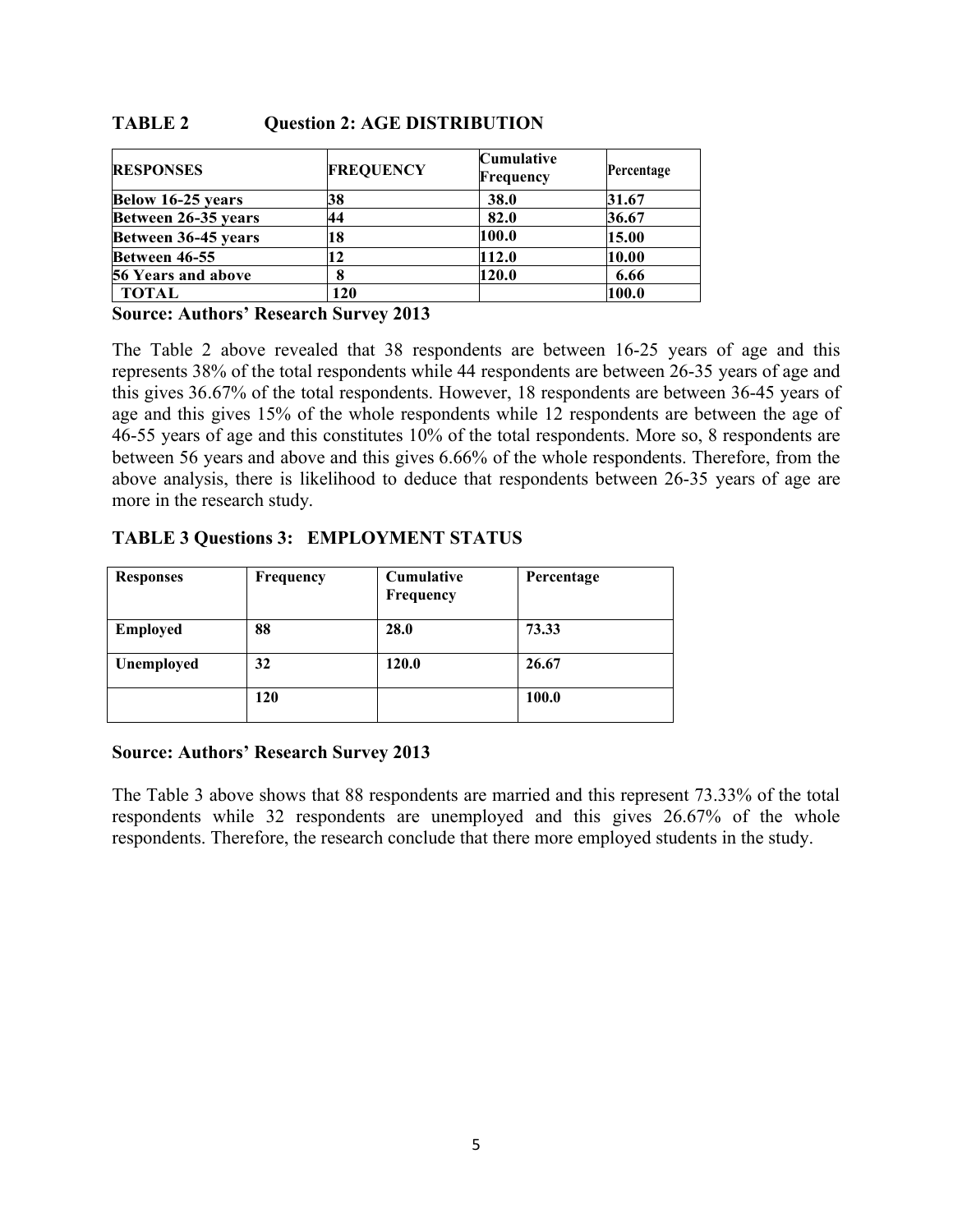| Questions                                                                        | <b>Response</b><br>Column | Frequency | Cumulative<br>Frequency | Percentage (%) |
|----------------------------------------------------------------------------------|---------------------------|-----------|-------------------------|----------------|
| <b>Through</b><br>Open<br>and<br>4.                                              | <b>SA</b>                 | 90.00     | 90.00                   | 75.00          |
| Distance learning, higher<br><b>Education</b><br>been<br>has                     | <b>SD</b>                 | 10.00     | 100.00                  | 8.33           |
| brought to your doorstep.                                                        | A                         | 5.00      | 105.00                  | 4.17           |
|                                                                                  | D                         | 15.00     | 120.00                  | 12.50          |
|                                                                                  |                           |           |                         |                |
| <b>National</b><br>5.<br>Open<br>University of Nigeria has                       | <b>SA</b>                 | 80.00     | 80.00                   | 66.67          |
| contributed immensely to                                                         | <b>SD</b>                 | 20.00     | 100.00                  | 16.67          |
| empowerment<br>of<br>the<br>Nigerian students that are                           | A                         | 10.00     | 110.00                  | 8.33           |
| denied admission by the<br>conventional Universities.                            | D                         | 10.00     | 120.00                  | 8.33           |
|                                                                                  |                           |           |                         |                |
| 6. The Contents of the<br>Course materials given to                              | <b>SA</b>                 | 22.00     | 22.00                   | 18.33          |
| you by NOUN are relevant                                                         | <b>SD</b>                 | 65.00     | 87.00                   | 54.17          |
| and adequate compared to<br>given<br>lectures<br>in<br>the                       | $\mathbf A$               | 28.00     | 115.00                  | 23.33          |
| <b>Conventional Universities.</b>                                                | D                         | 5.00      | 120.00                  | 4.17           |
|                                                                                  |                           |           |                         |                |
| <b>Distance</b><br>7.<br>and<br>Open<br>Learning<br><b>Programmes</b>            | <b>SA</b>                 | 107.00    | 107.00                  | 89.17          |
| <b>NOUN</b><br>offered<br>by<br>in                                               | <b>SD</b>                 | 13.00     | 120.00                  | 10.83          |
| <sub>of</sub><br>Nigeria<br>is<br>way<br>$\bf{a}$<br>attending to the increasing | $\mathbf A$               |           |                         |                |
| demand<br>for<br>higher<br>education.                                            | D                         |           |                         |                |
|                                                                                  |                           |           |                         |                |
| 8. As a woman, Open and<br>Learning<br><b>Distance</b><br><b>as</b>              | <b>SA</b>                 | 78.00     | 78.00                   | 65.0           |
| offered<br>by<br><b>NOUN</b><br>has                                              | <b>SD</b>                 | 18.00     | 96.00                   | 15.0           |
| helped you to have access<br>to higher education you                             | A                         | 24.00     | 120.00                  | 20.0           |
| desired.                                                                         | D                         |           |                         |                |
|                                                                                  |                           |           |                         |                |

**TABLE 4 RESULT OF GENERAL QUESTIONS DISTRIBUTED TO THE RESPONDENTS**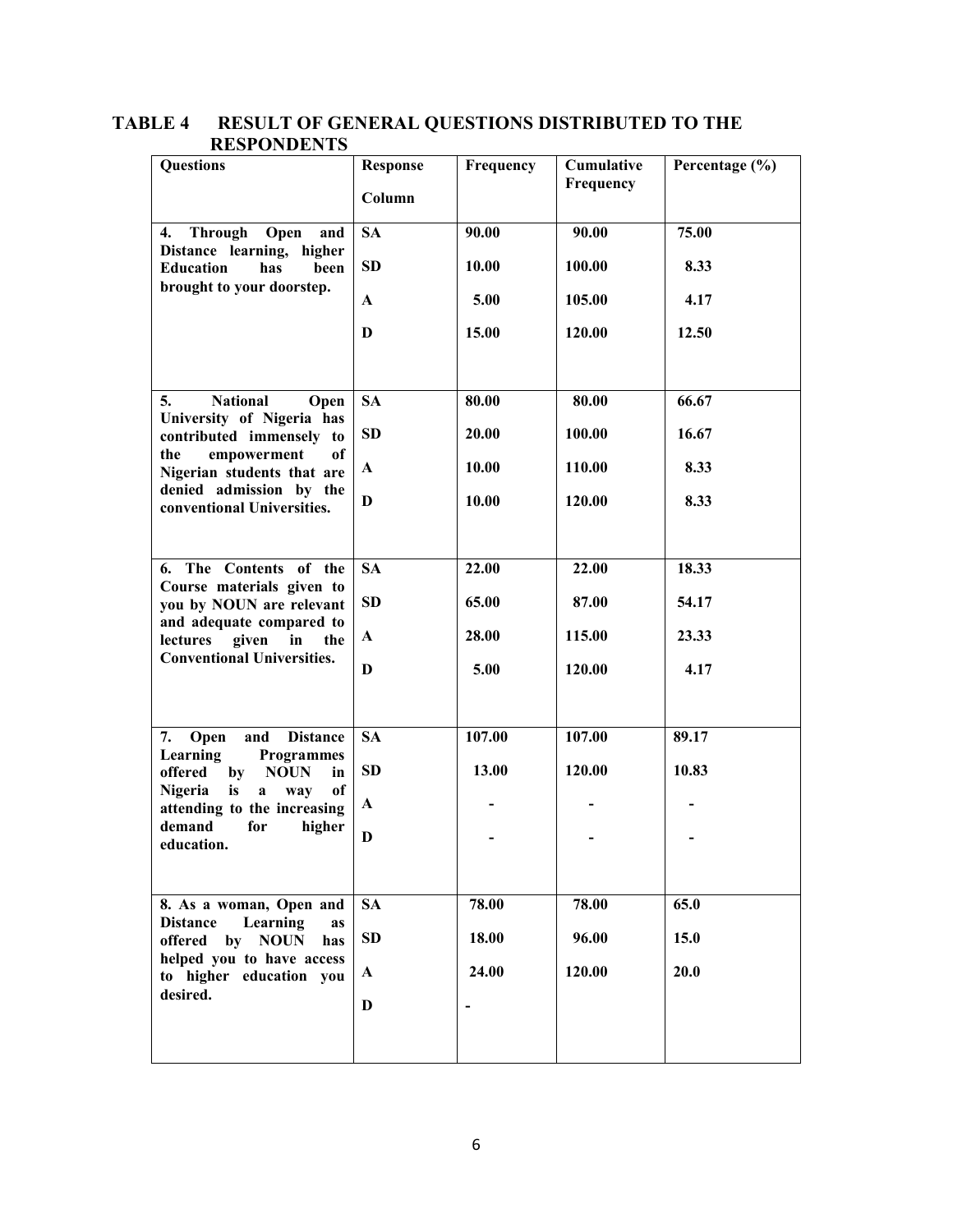| 9. Open<br><b>Distance</b><br>and<br>Learning<br>is           | <b>SA</b>    | 66.00                    | 66.00  | 55.00 |
|---------------------------------------------------------------|--------------|--------------------------|--------|-------|
| $\mathbf{a}$<br>means<br>through which women can              | SD           | 52.00                    | 118.00 | 43.33 |
| achieve<br>Self-<br>actualization/Potential.                  | $\mathbf{A}$ | $\overline{\phantom{0}}$ |        |       |
|                                                               | D            | 2.00                     | 120.00 | 1.67  |
|                                                               |              |                          |        |       |
|                                                               |              |                          |        |       |
| 10. Open and Distance<br>Learning<br>has<br>overcome          | <b>SA</b>    | 103.00                   | 103.00 | 85.83 |
| cultural<br>and<br>religion<br><b>barriers</b><br>to<br>women | SD           | -                        |        |       |
| education in Nigeria.                                         | $\mathbf{A}$ | 17.00                    | 120.00 | 14.17 |
|                                                               | D            |                          |        |       |
|                                                               |              |                          |        |       |
| The Challenge<br>of<br>11.<br>acquisition of ICT (e.g.        | <b>SA</b>    | 118.00                   | 118.00 | 98.33 |
| computer) gadgets<br>for<br>accessing information on          | SD           | -                        |        |       |
| activities<br><b>NOUN</b><br>is                               | $\mathbf{A}$ | 2.00                     | 120.00 | 1.67  |
| discouraging.                                                 | D            |                          |        |       |
|                                                               |              |                          |        |       |
| 12. The fees charged in<br>Open<br>and<br><b>Distance</b>     | <b>SA</b>    | 115.00                   | 115.00 | 95.83 |
| Learning<br>is<br>minima/moderate                             | SD           |                          |        |       |
| compared to fees charged<br>Conventional<br>in                | $\mathbf{A}$ |                          | 120.00 | 4.17  |
| Universities.                                                 | $\mathbf{D}$ | 5.00                     |        |       |
| 0f<br>13.<br>The<br>cost                                      | <b>SA</b>    | 104.00                   | 104.00 | 86.67 |
| transportation<br>one<br>incurred in running Open             | SD           |                          |        |       |
| <b>Distance</b><br>Learning<br>and<br>programme is high.      | $\mathbf A$  | 16.00                    | 120.00 | 13.33 |
|                                                               | D            |                          |        |       |
| <b>Total</b>                                                  |              | 120                      |        | 100.0 |

**Source: Authors' Research Survey 2012**

**Where SA- Strongly Agree, SD- Strongly Disagree, A- Agree, D- Disagree.**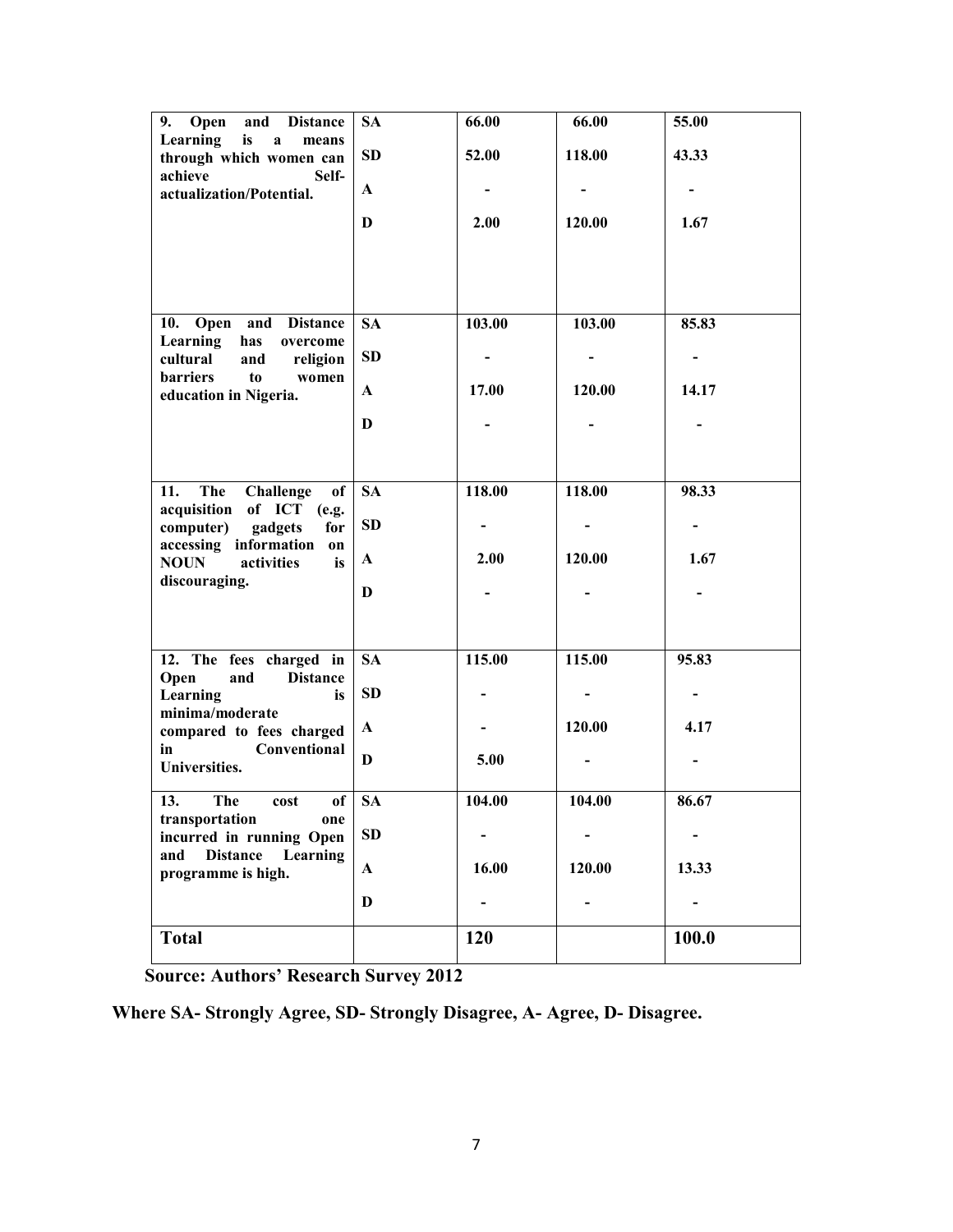## **3.3 TEST OF HYPOTHESES**

#### **Hypothesis One**

**Null Hypothesis (Ho):** Open and Distance Learning has no significant effect on Selfactualization/Potential women.

**Alternative Hypothesis (H1):** Open and Distance Learning has a significant effect on Selfactualization/Potential of women.

**DECISION RULE:** If Chi-square Calculated is greater than Tabulated Chi-square, we accept the alternative hypothesis (H1) and the null hypothesis (Ho) may be rejected. However, if Tabulated Chi-square is greater than the Chi-square calculated, we may have to accept the null hypothesis (Ho) and reject the alternative hypothesis (H1). In testing this hypothesis, attention is drawn to questions 9.

#### **Table 5 CHI-SQUARE RESULT**

**\*\*Chi-Square SPSS table**

**\*\*Population: 120**

**\*\*Scale: 4**

**\*\*Date: 7/28/2013**

| **Pearson<br>Chi-Square | **DF | *F  |
|-------------------------|------|-----|
| $18.78^{\rm a}$         | o    | 120 |

#### **SOURCE: SPSS PACKAGE**

From the result above, the Chi-Square Calculated is given as 18.78, the degree of freedom is 6 and the total number of respondents is 120. However, using 5% level of significant at 6 degree of freedom, the Tabulated Chi-Square is 12.5916. Therefore, since the Chi-Square Calculated is greater than the Tabulated Chi-Square, we accept the alternative hypothesis and reject the null hypothesis. Consequently, there is the likelihood to conclude that Open and Distance Learning has a significant effect on Self-actualization/Potential on women in national Open University of Nigeria.

### **Hypothesis Two**

**Null Hypothesis (Ho):** The cost of undergoing ODL in Nigeria is not affordable for Nigerian Women enrolled with N.O.U.N.

**Alternative Hypothesis (H1):** The cost of undergoing ODL in Nigeria is affordable for Nigerian Women enrolled with N.O.U.N.

**DECISION RULE:** If Chi-square Calculated is greater than Chi-square Tabulated, this research may accept the alternative hypothesis (H1) and reject the null hypothesis (Ho) but if Chi-square Tabulated is greater Chi-square calculated, it may accept the null hypothesis (Ho) and reject the alternative hypothesis (H1). In testing this hypothesis, attention is drawn to questions 12 and 13.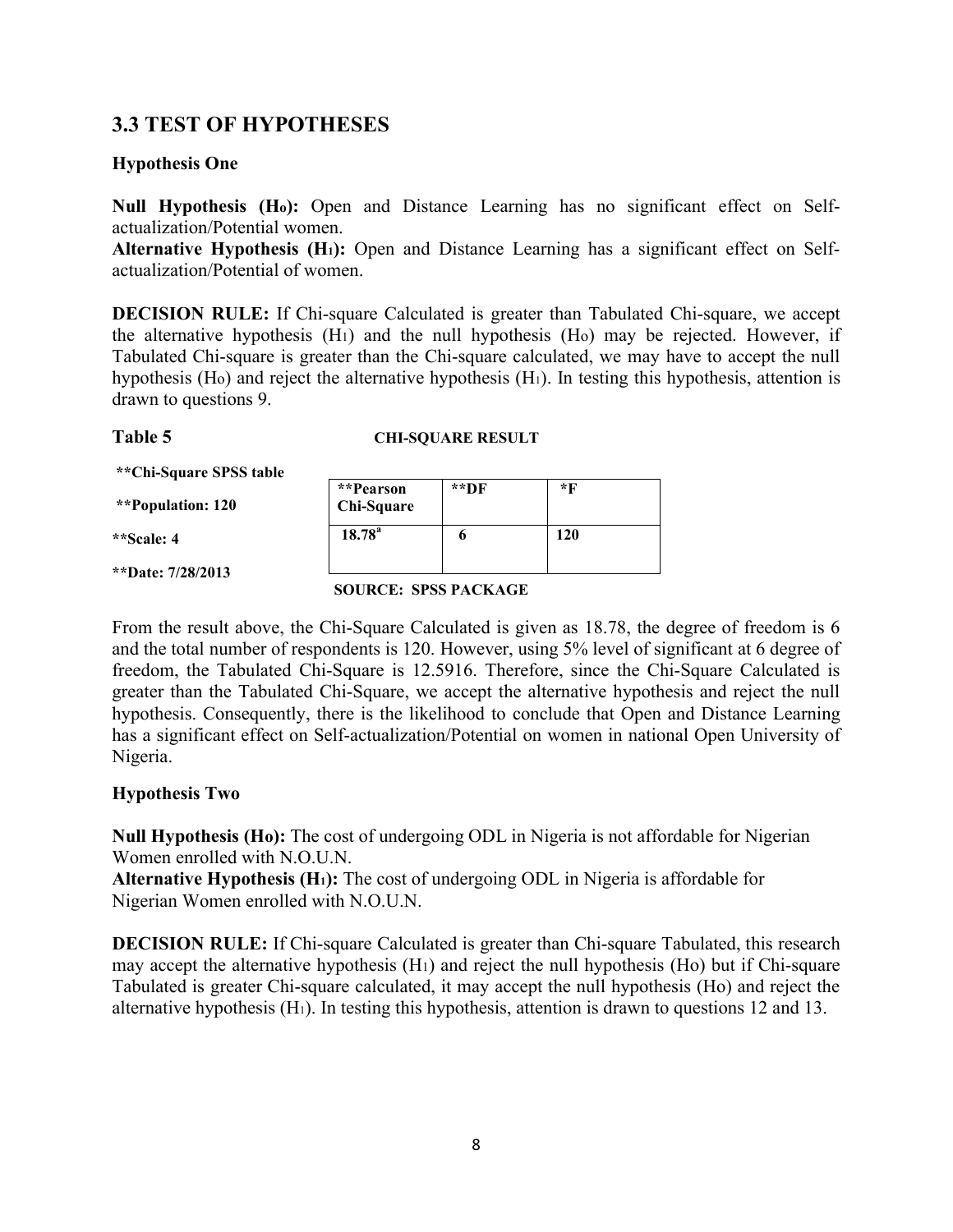#### Table 6 CHI-SQUARE RESULT

**\*\*Chi-Square SPSS** 

**\*\*Population: 120**

**\*\*Scale: 4**

\*\*Date: 7/2

| on: 120 | <i>**Pearson Chi-Square</i> | **DF | $*$ F |
|---------|-----------------------------|------|-------|
|         | 14.17 <sup>a</sup>          |      | 120   |
| 8/2013  |                             |      |       |

#### **SOURCE: SPSS PACKAGE**

The result above shows that the Calculated Chi-Square is 14.17, and the degree of freedom is 8 with 120 women that are students of NOUN. However, using 5% level of significance at 8 degree of freedom, Tabulated Chi-Square is 15.5073 and is less than the Chi-Square Calculated; we accept the alternative hypothesis and reject the null hypothesis then conclude that the cost of undergoing ODL in Nigeria is not affordable for Nigerian Women that enrolled with N.O.U.N.

# **4. DISCUSSION**

Based on the analysis above, it was observed from the questionnaire that there are more married women in the study while majority of the respondents are between 26 to 35 years old and also more of the women are employed in one job to the other. More so, majority of the respondents strongly agreed that through ODL higher Education has been brought to your doorstep. However, 66.67% of the total respondents strongly agree that National Open University of Nigeria has contributed immensely to the empowerment of Nigerian students that are denied admission by the conventional Universities. In the same vein, 54.17% said that the Contents of the Course materials given to them by NOUN are not too relevant and adequate enough compared to lectures given in the Conventional Universities.

Moreover, majority of the respondents strongly agreed that Open and Distance Learning Programmes offered by NOUN in Nigeria is a way of attending to the increasing demand for higher education while 65% said that as a woman, Open and Distance Learning offered by NOUN, has helped them to have access to higher education they desired. Fifty-five percent (55%) of the whole respondents strongly agreed that Open and Distance Learning is a means through which women can achieve Self-actualization/Potential. More so, majority of the respondents agreed that Open and Distance Learning has overcome cultural and religion barriers to women education in Nigeria. Besides, 85.83% of the respondents said that Open and Distance Learning has overcome cultural and religion barriers to women education in Nigeria. Furthermore, it was also revealed from the questionnaire that 98.33% of the total respondents strongly agreed that the Challenge of acquisition of ICT (e.g. computer) gadgets for a Open and Distance Learning has overcome cultural and religion barriers to women education in Nigeria accessing information on NOUN activities is discouraging. Ninety-five percent (95.53%) of the whole respondent strongly agreed that the fees charged in Open and Distance Learning is minima/moderate compared to fees charged in Conventional Universities and finally 86.67 strongly agreed that the cost of transportation one incurred in running Open and Distance Learning programme is high.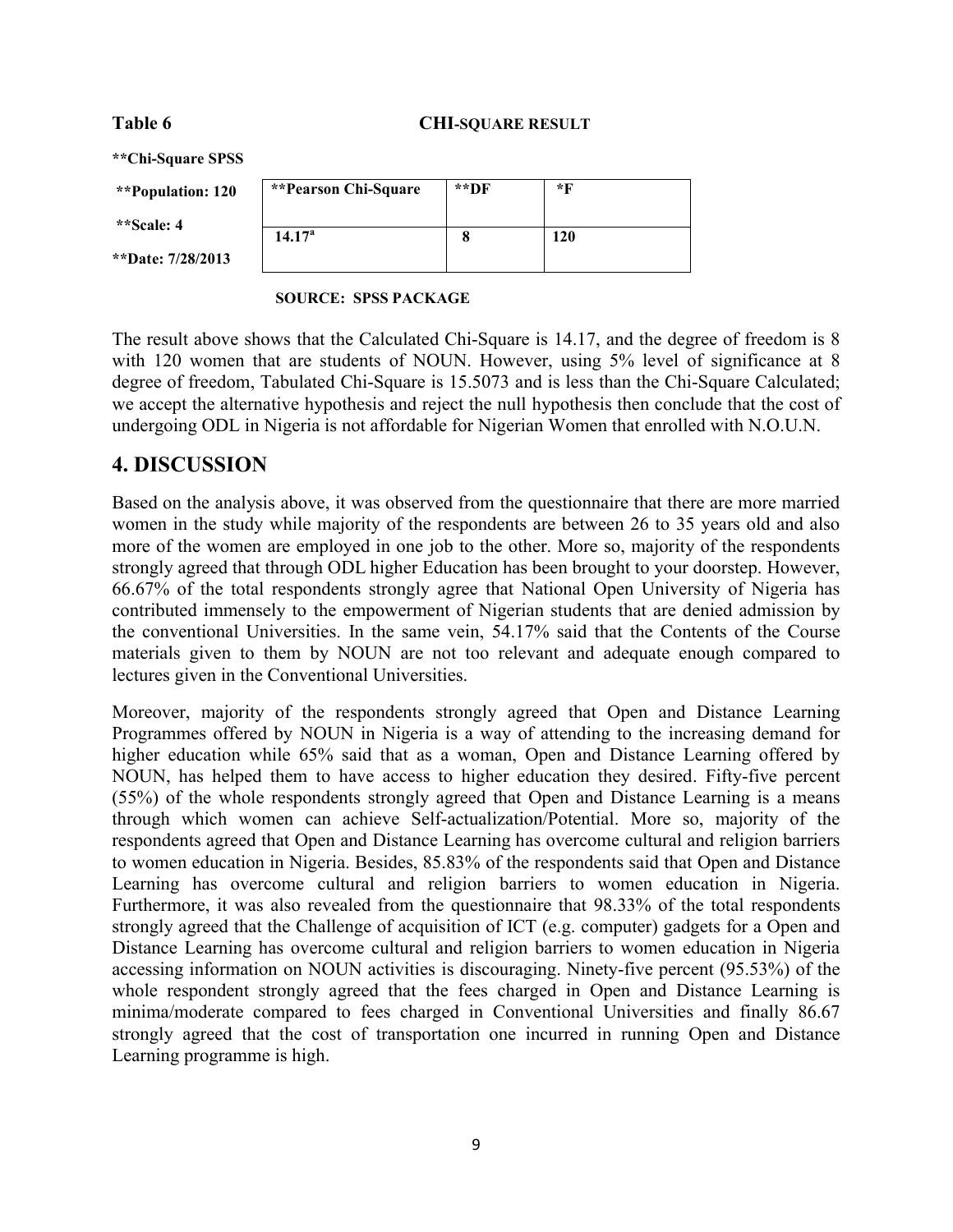Finally, the Chi-Square test result vividly shows that for the two hypotheses that ODL has a lot of influence on self-actualization/potential on women in NOUN and the cost of undergoing ODL in Nigeria is not affordable for Nigeria women that enrolled with NOUN.

# **5. RECOMMENDATIONS**

Open and Distance learning is a panacea for educational development in any country and is a step forward for achieving the millennium development goal of women empowerment in Nigeria. Therefore the following recommendations would be relevant in making ODL an instrument in influencing the women to have self actualization/potential in the society.

- 1. Various Programmes for women on ODL should be encouraged into the curriculum of NOUN in other to help in empowering them.
- 2. More courses should be introduced in NOUN to accommodate some of the students that are denied admission by the conventional Universities.
- 3. The contents of the course materials given to the students by NOUN should be enhanced and adequate.
- 4. More vocational courses should be introduced in NOUN to empower some of the women in the society.
- 5. Examination should be made online for all the students especially the cultural or religion women that cannot go out of their domain.
- 6. Students should be trained on ICT programme from time to time
- 7. Cost of the school fees and course materials should be reduced by NOUN to enable more women that are poor to benefit from NOUN programmes.
- 8. More awareness should be given to the ODL programmes operated by NOUN as educational institution in Nigeria.

# **6. CONCLUSION**

Open and Distance education is an important programme in the development of education and the empowering of women for self actualization/potential in the society. However, NOUN has brought education to the door step of people in Nigeria and beyond. Although, there are still some little problems in the delivery of quality course materials as pointed out by some students but improvement is on going to deliver a better one. In conclusion, ODL is a necessary condition for women empowerment in form of self actualization/potentials in the society.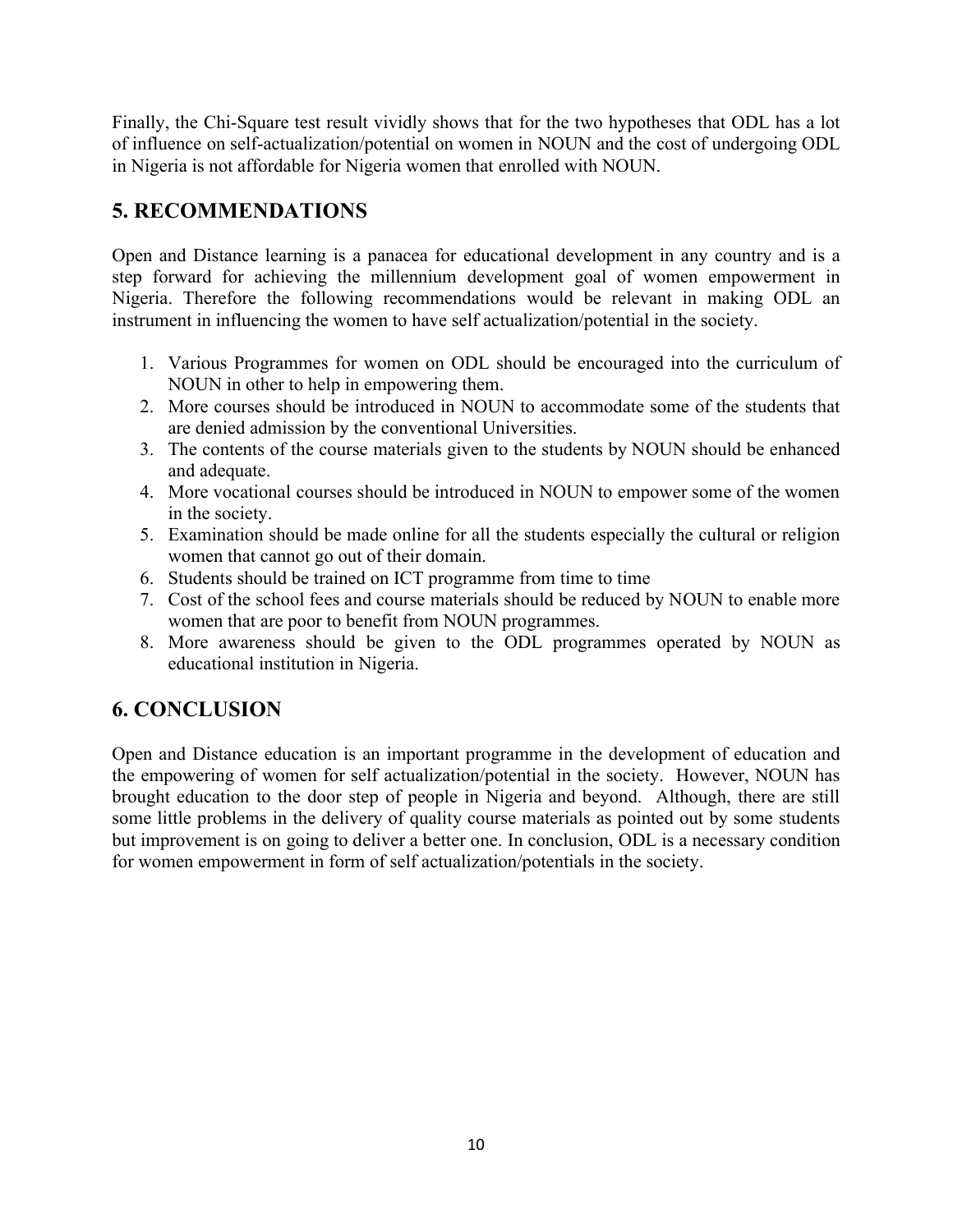### **REFERENCES**

Abianga, E.U (2012). University Education in Nigeria, Comparative Analysis of conventional and open and distance Learning. *In operating open and distance Learning in Nigeria, the NOUN experience, ed. IyaboOlojede (Concept Publication), pp. 13-*

*21.*

Abdullahi, G.L. (2000) The Crisis of Democratization: Women's Vision of the Way Forward, in *Journal of Women in Academics*, Vol. 1 No. 1, Sept 2000, Pp. 183-189.

Adebayo, B.A. (2004). *Female Schooling, Non-market Productivity and Labour Market Participation in Nigeria*, University of Agriculture, Abeokuta.

Asaolu, O (2010, 10<sup>th</sup>sept). Literacy Day: illiteracy Rate still high among women. *The punch Newspaper: pp. 39.*

Acker, Sandra (1987) Feminist Theory and the Study of Gender and Education, *International Review of Education,*33 (4): 419-435.

Arnot, Medeleine (1982) Male Hegemony, Social Class and Women's Education, *Journal of Education*, 164 (1): 64-89.

Ballara, Marcela (1992) *Women and Literacy*, Zed Books, London.

Barrett, MichËle (1980) Educational System: Gender and Classî in *Women's Oppression Today*, *Verso, London.*

Bowles, Samuel and Gintis, Herbert (1976), *Schooling in Capitalist America: Educational Reform and the Contradictions of Economic Life, Routledge and Kegan Paul, London.*

Brah, A. and Deem, R. (1986) "Towards Anti-Sexist and Anti-Racist Schooling", *Critical Social Policy*, 6 (1): 66-79.

Buvinic, Mayra, and Yudelman, Sally W. (1989) *Women, Poverty and Progress in the Thrid World*, Headline Series 289, Foreign Policy Association, New York.

Bhavani, K.K., Foran J., and Kurian, P. (2003). *Feminist Futures – Re-Imaging Women, Culture and Development*, London, Zed Press.

Birdsall, N. (2007). "Globalization and Inequality", *Centre for Global Development Report*, March, 2007.

DAE (Donors to African Education) (1993) *DAE Newsletter*, *5 (1) April-June 1993.*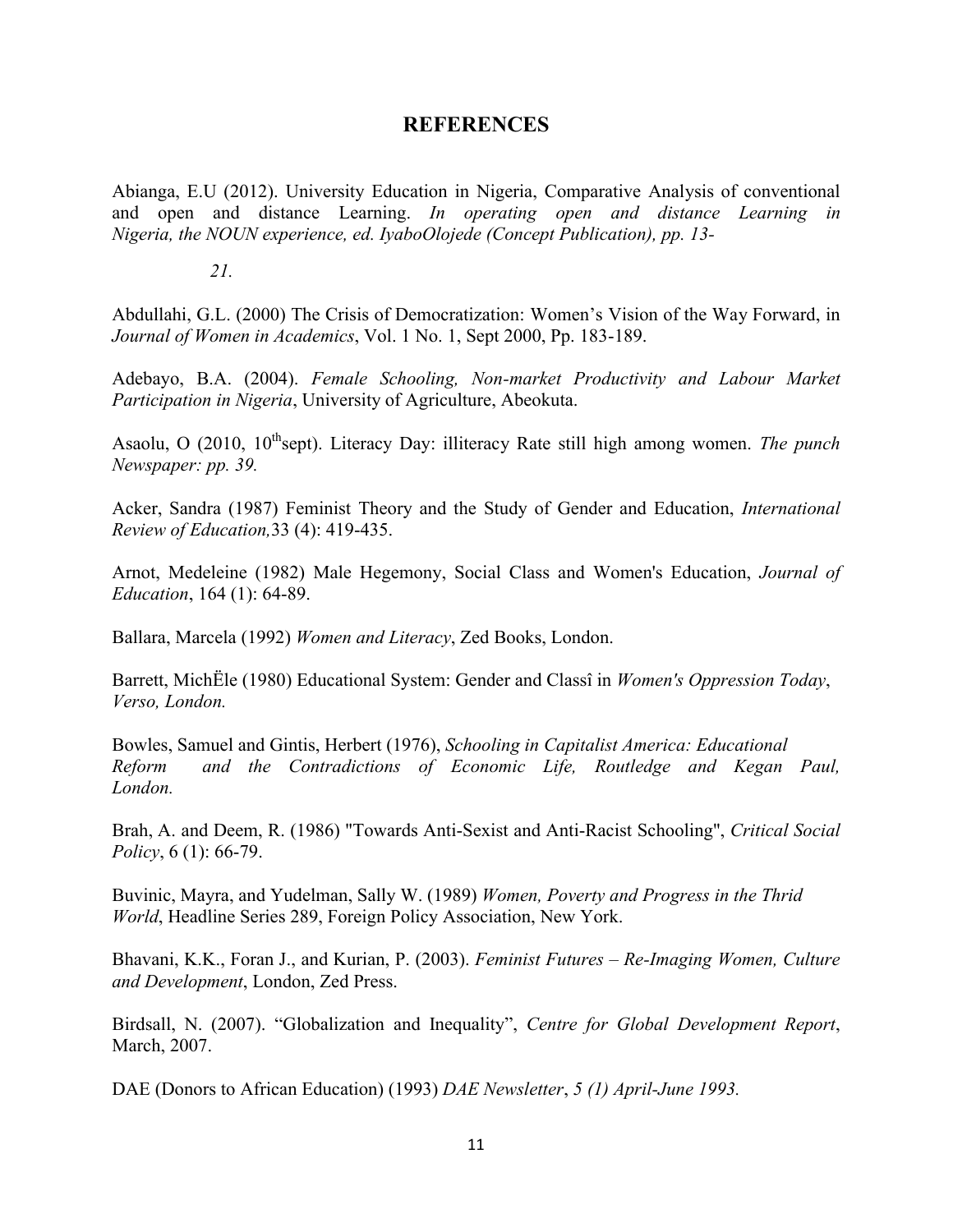*Gender in Education and Development*

Centre for Disease Control and Prevention Report (2000)

Calvert, A ((1986) Women and Education in Nigeria, *textbook 1st edition, pg 55-58, Manlian Publication limited.*

CEC Report (2007). *Gender Equality and Women's Empowerment in Development Cooperation*,

Commission of European Communities, (SEC(2007) 332), Brussels, March 2007.

CEDAW (1979). Convention for Elimination of All Forms of *Discrimination Against Women Articles.*

Commonwealth Plan of Action for Gender Equality (2005-2015).

Commonwealth Report (2007). Communiqué of Commonwealth *Women Affairs Ministers' Conference, June 11-14, 2007, Kampala, Uganda.* 

Eade, D. (1996). *Development in Practice*, Oxfam, UK.

Engels, F. (1986). *Origin of the Family, Private Property and the State,* Moscow*, Progress Publishers.*

Esere, M. O. (2001). Women empowerment and its challenges to gender counselling. *Journal of Counselling and Human Development* 1(1), 16-31.

Federal Ministry of Information. Federal Government of Nigeira *and United National Children's Fund (1997-2001).*

Federal Government of Nigeria (1998). The national policy on education Lagos.

Fafunwa A B (1974) *History of Education in Nigeria* London Allen & Urwin.

Gaidzwanwa, R. (1992). Bourgeois Theories of Gender and Feminism and their Shortcomings *with Reference to Southern African Countries, in Meena, R. (ed.) Gender in Southern Africa: Conceptual and Theoretical Issues, Harare, Sape Books.*

Griffin, S. (1978). *Women and Nature: The Roaring Within Her*, New York, Harper and Row.

Gordon, Rosemary (1996) Legilation and Educational Policy in Zimbabwe: the State and the Reproduciton of Patriarchy" Gender and Education 8(2): 215-229.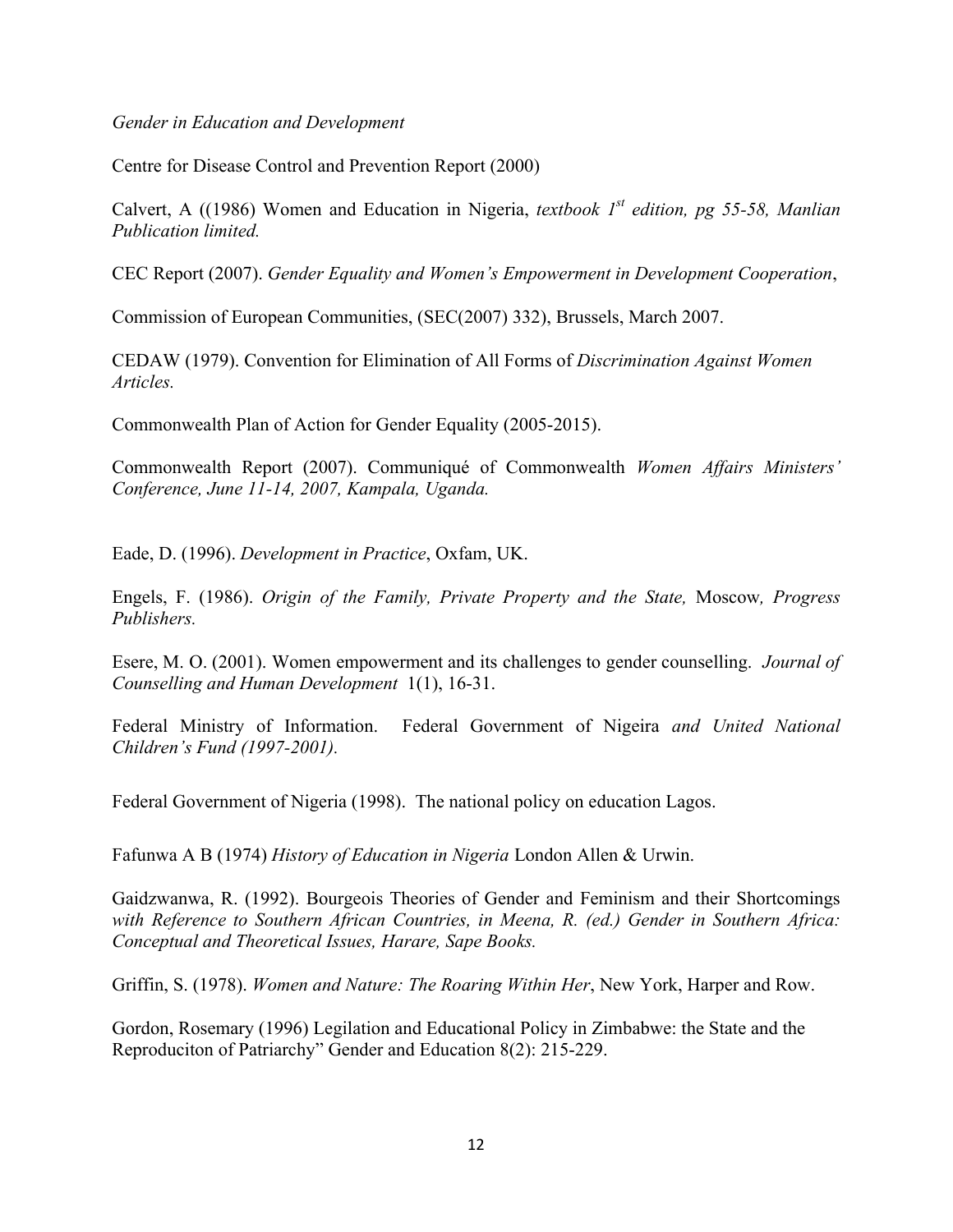Hammond, D. and Jablow, A. (1992). *The Africa that Never was*, *Prospect Heights. Woveland Press.*

Haraway, D. (1991). *Simians, Cyborgs and Women: The Reinvention of Nature*, *New York, Routledge.*

Hulsmann T (1997) *Literature Review on Cost Effectiveness in ODL Systems: Working Document,* Cambridge, *International Research foundation for Open Learning.* 

Hulsmann T (2000) *costing open and distance learning Canada , COL*

Jegede O.J (2007) Free From Ignorance, Empowered By Knowledge. *A convocation ceremony address of the Vice – Chancellor at the special convocation ceremony held for the formal grand opening and commissioning of the Noun Building Headquarters on March 13.*

Jegede O J (2000) Evolving a National Policy on Distance Education, *An Agenda for Implementation* Education Today *8, 3:14 – 29*

Jayaweera, Swarna (1987) Gender and Education, *International Review of Education*, 33 (4), *415-418.*

Lewis, D. (2004). African Gender Research and Postcoloniality: Legacies and Challenges"*African Gender Scholarship: Concepts, Methodologies and Paradigms, Gender Series 1., Dakar, CODESRIA, Pp. 27-41.*

Longwe, S.H. (2002). *Assessment of the Gender Orientation of NEPAD, Paper Presented at the African Forum for Envisioning Africa, Nairobi, Kenya, 26th – 29th, April 2002.*

NOUN Update: A Dream Tempered With Reality. Issue 1 October, 2010 a *Publication of the Directorate of Media And Information, National Open University of Nigeria.*

NUCHEP (2004) National Universities Curriculum on activities of discipline in *the Universities in Nigeria.*

Malaysian Development Plan (1971-90). *The New Economic Policy*.

Mama, A. (1997). Shedding the Masks and Tearing the Veils: *Cultural Studies for a Postcolonial Africa, in Imam, A., Mama, A. and Sow, F. (eds.), Engendering African Social Sciences, Dakar CODESRIA, Pp. 61-77.*

Obanya, E. (1999). Gender Equality, Human Rights and Development, in CODESRIA Bulletin, *Special Issue, Re-thinking African Development: Beyond Impasse, Towards Alternatives, 6-10 December 2005, Maputo, Mozambique.*

O'Brien, M. (1983) Feminism and Education: A Critical Review Essay, *Resources for Feminist Research,* 12 (3), 3-16.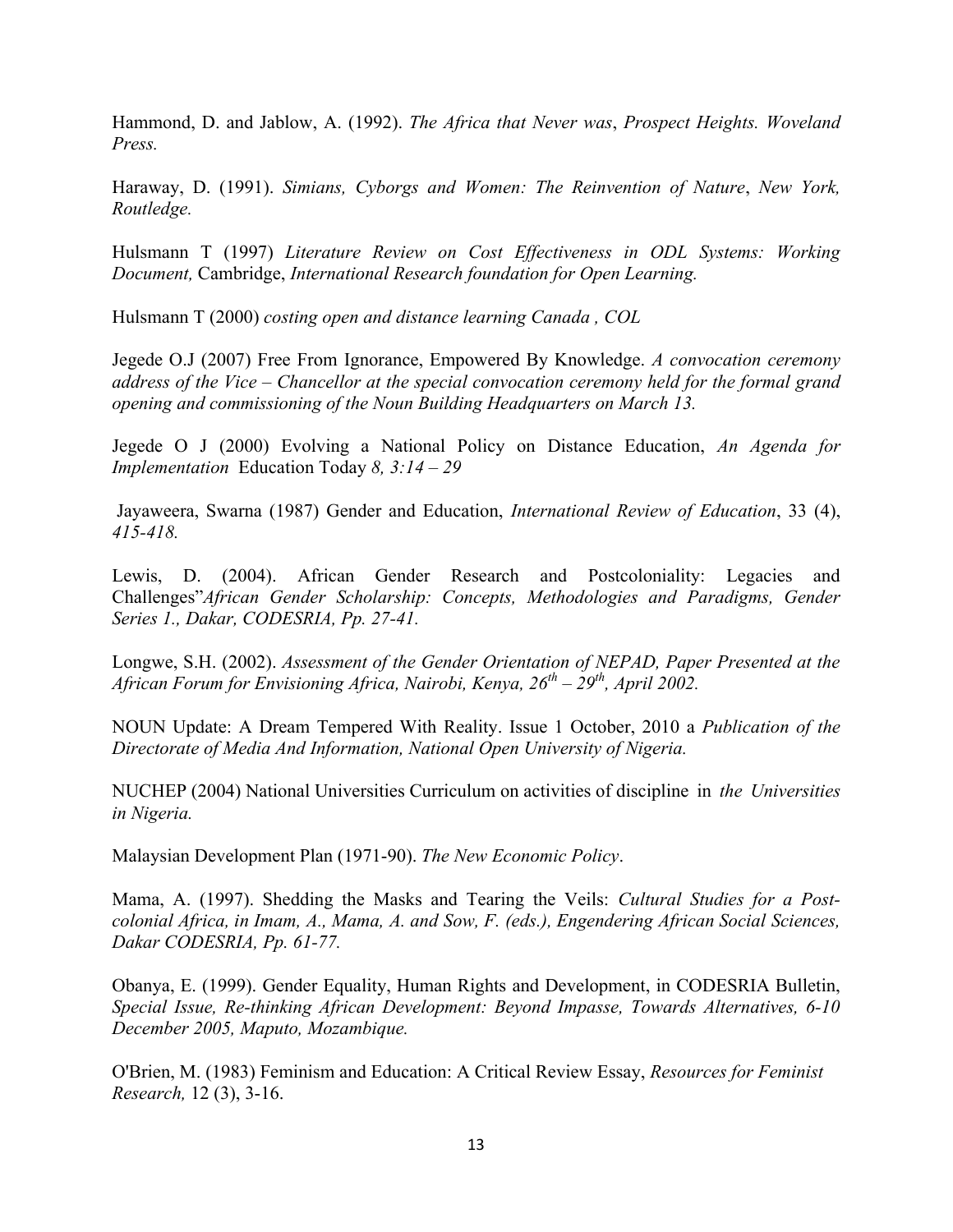Ojo, A. (2002). Socio-Economic Situation, in *Africa Atlases* (Nigeria), Paris-France, *Les Editions J.A*., Pp. 126-127.

Oniye, O.A (2000) Women Education: Problems and implications for family Responsibility, *the Nigerian Journal of Guaidian and Counselling, 9(1), accessed on 8th July, 2013.*

Olurode, L. (2003). Gender, Globalization and Marginalization in Africa, in *Africa Development Vol. XXVIII, No. 3 & 4, Dakar, CODESRIA, Pp. 67-88.*  Omolewa, M. (2002). Education, in *Africa Atlases* (Nigeria) Paris-France, *Les Editions J.A*., Pp. *115-118.*

Owa, J.A., Osonaike A.I. and Costello, A.M. (1992). *Charging for Health Services in Developing Countries,* Lancet, 340-732.

Omoh, D.A (2012). A comparative analysis of open and distance learning systems of United *Kingdom and Nigeria. In operating open and distance Learning in Nigeria: the NOUN experience, ed. IyaboOlojede (Concept Publication), pp. 23-39.*

Oyewumi, O. (2004). Conceptualizing Gender: Eurocentric Foundations of Feminist *Concepts and the Challenge of African Epistemologies, African Gender Scholarship: Concepts, Methodologies and Paradigms, Gender Series 1, Dakar, CODESRIA, Pp. 1-18.*

Obanya PAI (1999) The dilemma of eduation in Africa Ibadan, HEB

Peratton, H. & Hulsmann T (2003) *Planning and Evaluating Systems of Open and Distance Learning, Report to the DFID by the IRFOL, Cambridge, International Research foundation for Open Learning.* 

Perathon, Robinson, Creed and Pheko, M. (2002). New and Old Partnerships for African *Women, in Fanon's Warning, Bond P. (ed.) African World Press.*

Phillips, Anne (ed.) 1987 *Feminism and Equality*, Basil Blackwell, Oxford.

Psacharopoulos, George (1993) *Returns to Investment in Education: a Global Update*, *Working Paper 1067, World.*

Schultz, T.P (2002). Why Governments should invest more to educate women. *World Development, vol. 30 No 2: pp. 207-225*

Schultz, T. Paul (1993) Returns to Women's Education, in King, Elizabeth M. and Hill, M. Anne (eds.) Women's Education in Developing Countries: Barriers, Benefits, and Policies, World Bank Book, Johns Hopkins University Press, Baltimore.

Schultz, T. W. (1989) Investing in People: Schooling in Low Income Countries", *Economics of Education Review,*8 (3): 219-223.